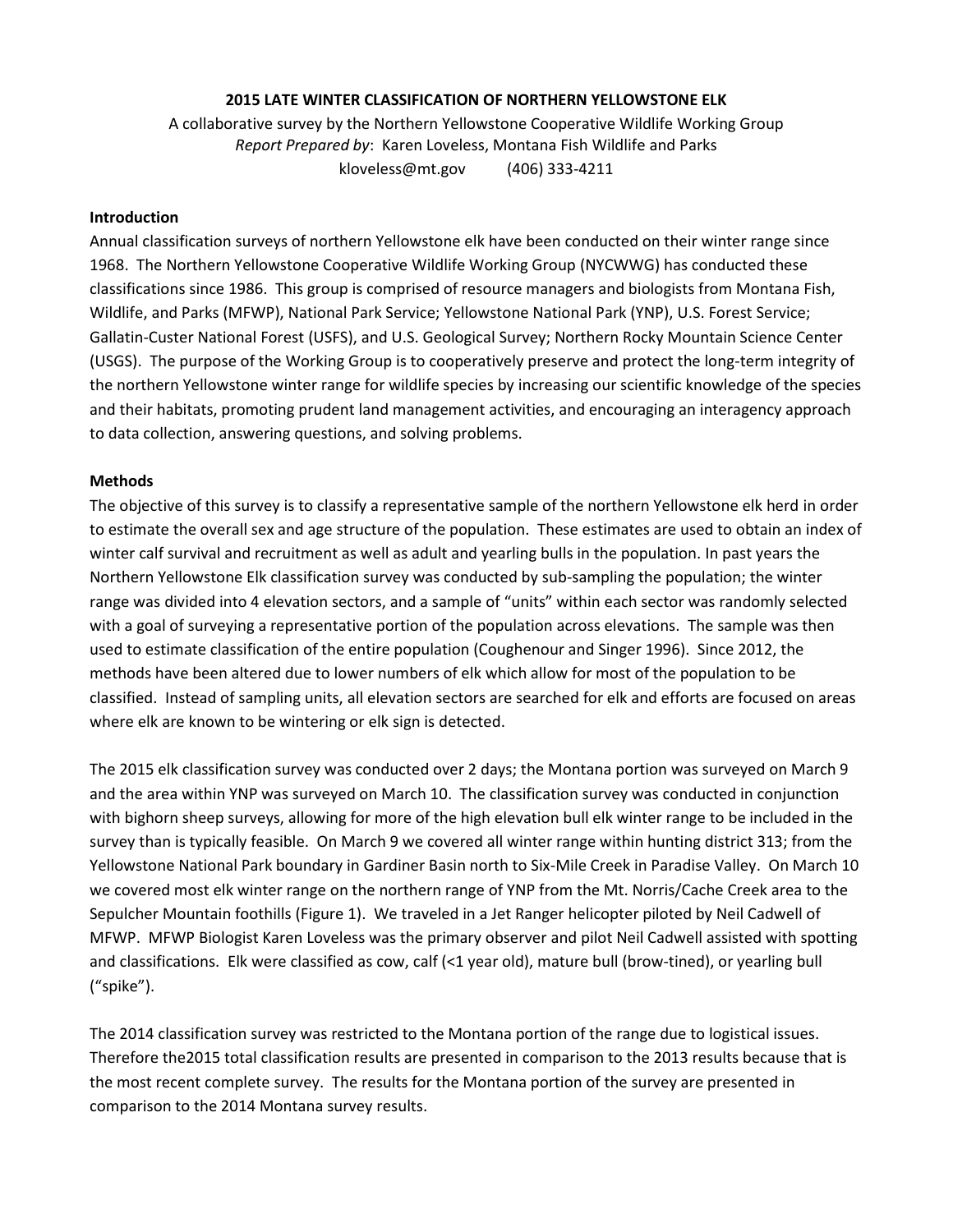# **Results**

The 2015 survey was conducted on March 9 and 10. Overall conditions were very good; temperatures ranged from 26° to 32°. Skies were clear to partly cloudy, winds were calm except for 15-20 mph winds over the Dome Mountain area, and there was no precipitation. Flight times on both March 9 and 10 including ferry and survey time was 3.5 hours at \$425 per hour for a total daily cost of \$1487.50. The entire flight costs for the 2 day survey was \$2,975, split evenly by YNP and MFWP.

We classified a total of 3,930 elk by age and sex, including 2,773 cows, 736 calves and 421 bulls (241 yearling bulls and 180 brow-tined bulls). The resulting age and sex ratios were 26.5 calves and 15.2 bulls per 100 cows. The ratio of 15.2 bulls per 100 cows included 8.7 yearling bulls (spikes), and 6.5 brow-tined bulls per 100 cows (Table 1). Calf and bull ratios varied by elevation sector. Calf ratios ranged from a high of 50 calves per 100 cows in the upper elevation sector to a low of 15.3 calves per 100 cows within the lower inside sector in YNP. Bull ratios ranged from a low of 12.1 bulls per 100 cows within Montana, to a high of 31.1 bulls per 100 cows in the upper elevation sector in YNP (Table 1).

The observed ratio of 26.5 calves per 100 cows is an increase from the ratio of 18.4 calves per 100 cows observed in 2013 and above the 21-year average of 20.7 calves per 100 cows observed during 1995-2015. Calf ratios have ranged 10.8 – 33.9 calves per 100 cows since 1995, with below average calf ratios observed during most surveys since 2002 (Table 2, Figure 2).

The observed ratio of 15.2 total bulls per 100 cows is very similar to results of 15.8 bulls per 100 cows observed in 2013, and lower than the 21-year average of 29.1 bulls per 100 cows. The observed ratio of 6.5 brow-tined bulls per 100 cows is the lowest observed since surveys began, however the observed ratio of 8.7 yearling bulls per 100 cows is above recent and long-term averages (Table 2, Figure 4).

## **Discussion**

In order to achieve a stable or increasing elk population, production and survival of calves must equal or surpass rates of natural and human caused mortality among the adult population. Antlerless elk mortality in this population is primarily due to natural causes; antlerless harvest has been below 3% of the observed population since 2005, and since 2012 antlerless harvest has represented less than 1% of the observed population. Predation continues to be a significant source of mortality however this year we observed higher calf recruitment as well as higher overall elk numbers during our annual trend survey (see YNP report: 2015 Annual Winter Trend Count of Northern Yellowstone Elk). Calf recruitment of 26.5 calves per 100 cows observed this year is above the recent and long-term averages, and above the lower threshold of 20 calves per 100 cows specified by Montana's Elk Management Plan for hunting district 313. Calf recruitment was below average during most surveys since 2002, and during that time numbers of elk observed during annual trend surveys declined from 11,969 elk in 2002 to 3,915 elk observed in 2013. The 2015 trend survey resulted in an increase to 4,844 observed elk, possibly indicating that the declining population trend may be stabilizing.

Bull harvest continues to be a significant cause of mortality in addition to natural mortality (Table 2). The proportion of yearling bulls is an important indicator as it represents future recruitment of mature bulls into the population, and also serves as a rough indicator of the proportion of yearlings surviving to their second year. The 2015 results of 8.7 yearling bulls per 100 cows indicate increased yearling survival as compared to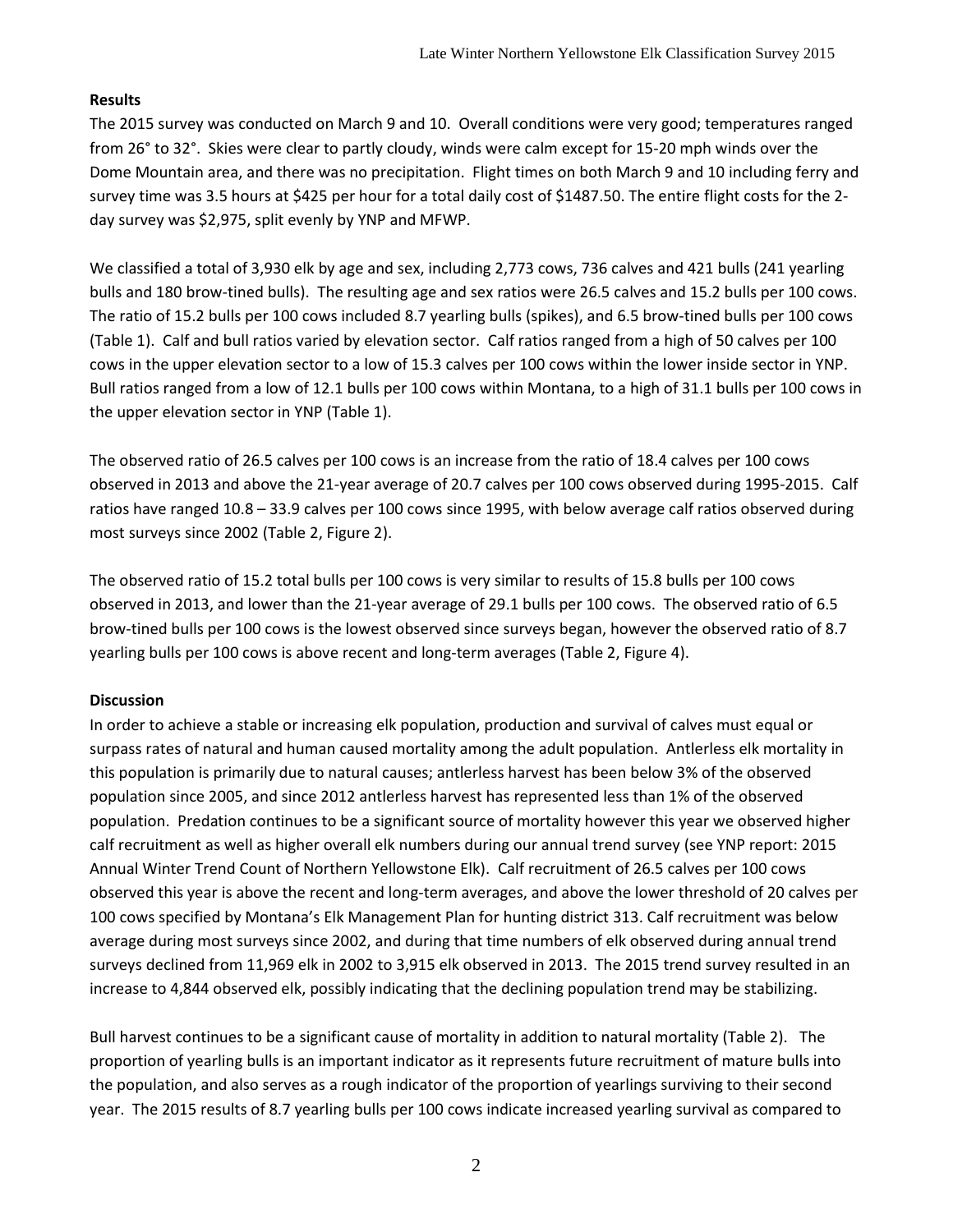surveys conducted during 2008 - 2013 which resulted in ratios ranging between  $2 - 5$  yearling bulls per 100 cows. In spite of this observed increase in yearling bull ratios, mature bull ratios for the entire herd declined this year to an all time low of 6.5 brow-tined bulls per 100 cows. Mature bull ratios within the Montana portion have remained stable at 2.7 – 3.1 brow-tined bulls per 100 cows for 3 years, having increased slightly from the low of 0.8 brow-tined bull per 100 cows observed in 2012. Harvest of brow-tined bulls has increased in recent years in spite of the long-term decline in elk numbers; the most recent 10-year average is higher than the long term average, and the 2014 harvest of 315 brow-tined bulls is the highest harvest since 2006 and the second highest harvest since 1994. The increased bull harvest corresponding with reduced overall elk numbers results in an increasingly greater proportion of the bull population being harvested annually (Figures 5 & 6).

In recent years an increasing proportion of the northern Yellowstone elk herd has migrated out of the Park to winter in Montana (See MFWP report: Winter 2015 Hunting District 313 Elk Survey). During 1990 – 2005 the average proportion of the elk herd that migrated north of YNP to winter range in Montana was 31%. Since 2006 over 50% of the herd has migrated each year, and 77% of the herd has migrated each year since 2013. This results in an increasing proportion of the herd being subject to harvest upon crossing the boundary from the protected area of YNP into hunting district 313 in Montana. The low numbers of brow-tined bulls observed during recent surveys in spite of increased yearling bull recruitment is likely a result of increased proportions of the bull population becoming available for harvest due to increased migration out of YNP.

In response to declining bull ratios and increased vulnerability to harvest, MFWP instituted an unlimited permit season structure in HD 313 beginning in 2012, and further restricted the structure in 2014 by designating the permits as "first-choice only" for applicants. In spite of the increasingly restrictive season structure, brow-tined bull harvest has continued to increase. During fall of 2015 MFWP will be developing proposals for season structure changes for the 2016-2017 seasons. Prior to this the local staff will be engaging in discussions with sportsmen, outfitters, landowners and other interested persons in order to consider input on potential season structure changes. The objective for MFWP will be to identify options for an improved season structure that will be biologically effective in allowing brow-tined bull ratios to improve, while also meeting with reasonable social support among the variety of stakeholders. Any proposals for a season structure change will be subject to public comment during the season setting process of January 2016, and must be approved by the Montana Fish and Wildlife Commission.

| Area                |        |      | Cows Calves Spikes |     | <b>Brow-tined</b><br><b>Bulls</b> | Total | <b>Total Elk</b><br><b>Bulls Classified</b> | <b>100 Cows</b> |     | Calves per Yearling Bulls Brow-tined Bulls<br>per 100 cows per 100 Cows | <b>Total Bulls</b><br>per 100 Cows |
|---------------------|--------|------|--------------------|-----|-----------------------------------|-------|---------------------------------------------|-----------------|-----|-------------------------------------------------------------------------|------------------------------------|
| Montana (HD313)     |        | 1769 | 524                | 166 | 48                                | 214   | 2507                                        | 29.6            | 9.4 | 2.7                                                                     | 12.1                               |
| Yellowstone<br>Park | Lower  | 485  | 74                 | 34  | 30                                | 64    | 623                                         | 15.3            | 7.0 | 6.2                                                                     | 13.2                               |
|                     | Middle | 429  | 93                 | 36  | 79                                | 115   | 637                                         | 21.7            | 8.4 | 18.4                                                                    | 26.8                               |
|                     | Upper  | 90   | 45                 | 5   | 23                                | 28    | 163                                         | 50.0            | 5.6 | 25.6                                                                    | 31.1                               |
| Total               |        | 2773 | 736                | 241 | 180                               | 421   | 3930                                        | 26.5            | 8.7 | 6.5                                                                     | 15.2                               |

| Table 1. Results of northern Yellowstone elk classification survey by elevation sector, March 2015 |  |  |  |  |  |  |  |
|----------------------------------------------------------------------------------------------------|--|--|--|--|--|--|--|
|----------------------------------------------------------------------------------------------------|--|--|--|--|--|--|--|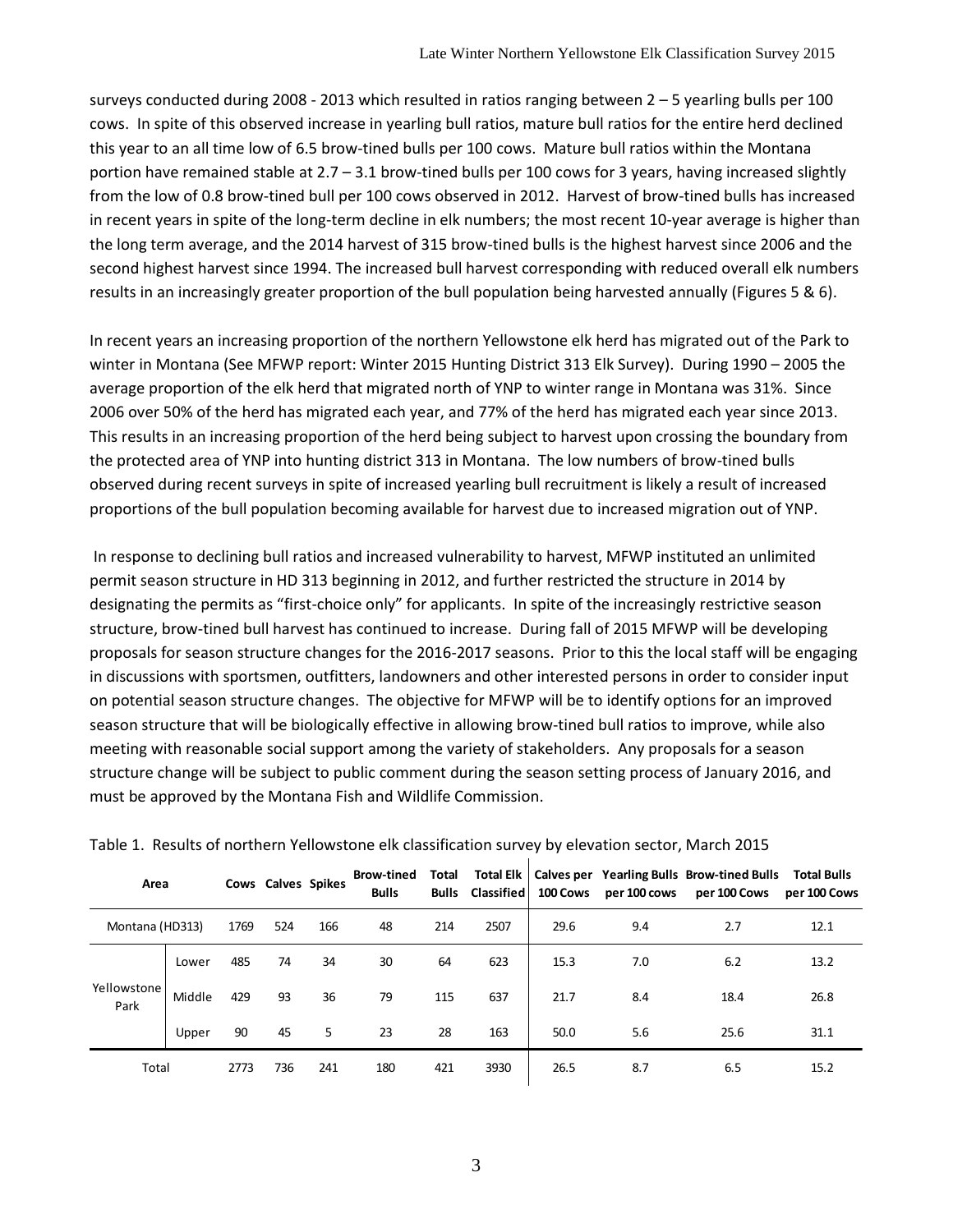

Figure 1. Location and group size of elk observed during the March 2015 elk classification survey, including northern range count units surveyed.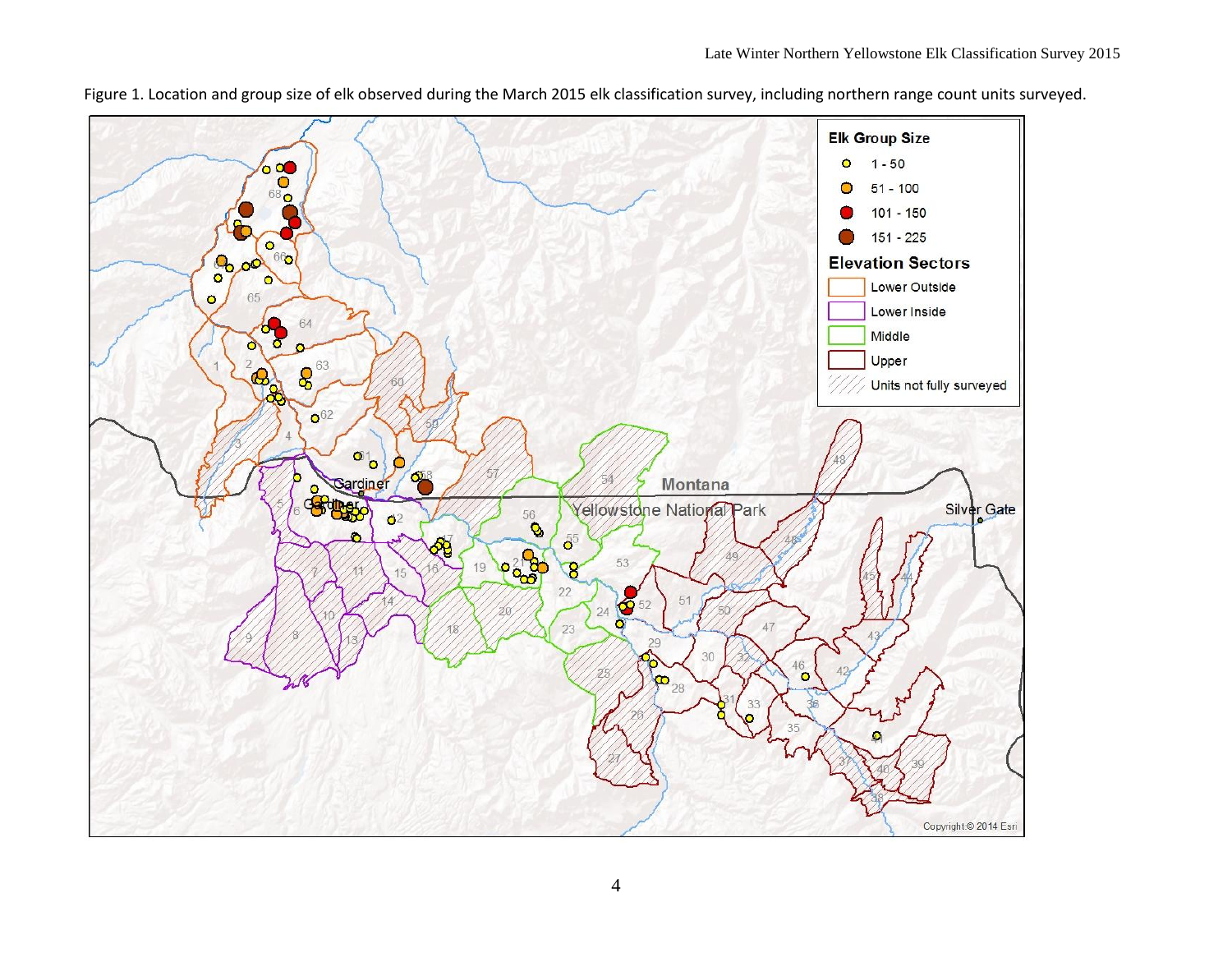Table 2. Late winter helicopter classification survey results for northern Yellowstone elk, 1995-2015 and annual brow-tined bull harvest. The "Total Northern Range" results include elk classified within the Montana and Yellowstone National Park portions of the range; "Montana Only" results include only those elk classified north of Yellowstone National Park in hunting district 313.

| <b>Total Northern Range</b>      |                  |                     |                                     |                    |                                 | Montana Only |                                   |                                  |                               |                       |              |  |
|----------------------------------|------------------|---------------------|-------------------------------------|--------------------|---------------------------------|--------------|-----------------------------------|----------------------------------|-------------------------------|-----------------------|--------------|--|
| Year                             | <b>Total Elk</b> | Total               | Total<br>Yearling                   | <b>Total Adult</b> | <b>Total Bulls:</b><br>100 cows | MT Elk       | MT Calves:<br>Classified 100 Cows | <b>MT Yearling</b><br>bulls: 100 | MT Adult<br><b>Bulls: 100</b> | MT Bulls:<br>100 Cows | <b>Bulls</b> |  |
|                                  | Classified       | Calves:<br>100 Cows | bulls: 100                          | Bulls:100<br>cows  |                                 |              |                                   | cows                             | cows                          |                       | Harvested    |  |
| 1995                             | 3,613            | 33.4                | 10.9                                | 28.7               | 39.7                            | 983          | 62.1                              | 20.0                             | 60.1                          | 80.0                  | 220          |  |
| 1996                             | 2,921            | 28.5                | 8.7                                 | 25.8               | 34.5                            |              |                                   | survey restricted to YNP         |                               |                       | 144          |  |
| 1997                             |                  |                     | no survey                           |                    |                                 |              |                                   | no survey                        |                               |                       | 98           |  |
| 1998                             | 2,720            | 22.4                | 4.2                                 | 60.9               | 65.1                            | 387          | 34.7                              | 9.0                              | 50.8                          | 59.8                  | 86           |  |
| 1999                             | 4,055            | 33.9                | 8.9                                 | 42.0               | 50.8                            | 1,685        | 46.3                              | 13.4                             | 28.0                          | 41.3                  | 131          |  |
| 2000                             | 3,157            | 22.7                | 6.7                                 | 16.8               | 23.5                            | 1,773        | 26.8                              | 6.4                              | 1.3                           | 7.7                   | 229          |  |
| 2001                             | 1,869            | 29.0                | 6.5                                 | 53.6               | 60.1                            | 644          | 35.2                              | 6.9                              | $10.2$                        | 17.0                  | 134          |  |
| 2002                             | 4,001            | 13.8                | 7.2                                 | 35.9               | 43.1                            | 1,200        | 11.4                              | 9.5                              | 13.3                          | 22.8                  | 200          |  |
| 2003                             | 4,200            | 12.4                | 3.7                                 | 18.1               | 21.8                            | 1,315        | 18.0                              | 2.6                              | 3.9                           | 6.4                   | 105          |  |
| 2004                             | 3,167            | 12.3                | 3.4                                 | 20.7               | 24.1                            | 1,075        | 19.8                              | 3.9                              | 6.3                           | 10.2                  | 123          |  |
| 2005                             | 3,508            | 13.0                | 4.5                                 | 15.8               | 20.3                            | 1,039        | 17.2                              | 7.5                              | 1.7                           | 9.2                   | 299          |  |
| 2006                             | 3,649            | 23.8                | $6.0\,$                             | 13.9               | 19.9                            | 2,116        | 26.6                              | 7.1                              | 7.3                           | 14.5                  | 453          |  |
| 2007                             | 4,828            | 18.6                | 6.1                                 | 11.7               | 17.8                            | 1,646        | 23.0                              | 7.1                              | 1.0                           | 8.1                   | 141          |  |
| 2008                             | 3,656            | 11.4                | 2.4                                 | 14.4               | 16.8                            | 2,578        | 14.0                              | 2.2                              | 9.6                           | 11.9                  | 122          |  |
| 2009                             | 4,269            | 21.5                | 4.0                                 | 10.7               | 14.7                            | 1,793        | 27.2                              | 4.7                              | 1.9                           | 6.6                   | 128          |  |
| 2010                             |                  | no survey           |                                     |                    |                                 |              | no survey                         |                                  |                               |                       |              |  |
| 2011                             |                  |                     | no survey                           |                    |                                 |              |                                   | no survey                        |                               |                       | 155          |  |
| 2012                             | 5,146            | 10.8                | 4.2                                 | 8.1                | 12.3                            | 2,065        | $11.1\,$                          | 4.3                              | 0.8                           | 5.1                   | 168          |  |
| 2013                             | 3,507            | 18.4                | 5.4                                 | 10.5               | 15.8                            | 1,257        | 20.9                              | 7.3                              | 2.7                           | 10.0                  | 167          |  |
| 2014                             |                  |                     | (survey restricted to north of YNP) |                    |                                 | 2,772        | 24.1                              | 8.7                              | 3.1                           | 11.8                  | 315          |  |
| 2015                             | 3930             | 26.5                | 8.7                                 | 6.5                | 15.2                            | 2,507        | 29.6                              | 9.4                              | 2.7                           | 12.1                  |              |  |
| 10-Year Average (2006-2015)      |                  | 18.7                | 5.2                                 | 10.8               | 16.1                            |              | 22.1                              | 6.4                              | 3.7                           | 10.0                  | 215.6        |  |
| Previous 11-Year Ave (1995-2005) |                  | 22.1                | 6.5                                 | 31.8               | 38.3                            |              | 30.2                              | $8.8\,$                          | 19.5                          | 28.3                  | 160.8        |  |
| 21-Year Average (1995-2015)      |                  | 20.7                | 6.0                                 | 23.2               | 29.1                            |              | 26.4                              | 7.6                              | 12.0                          | 19.7                  | 185.5        |  |